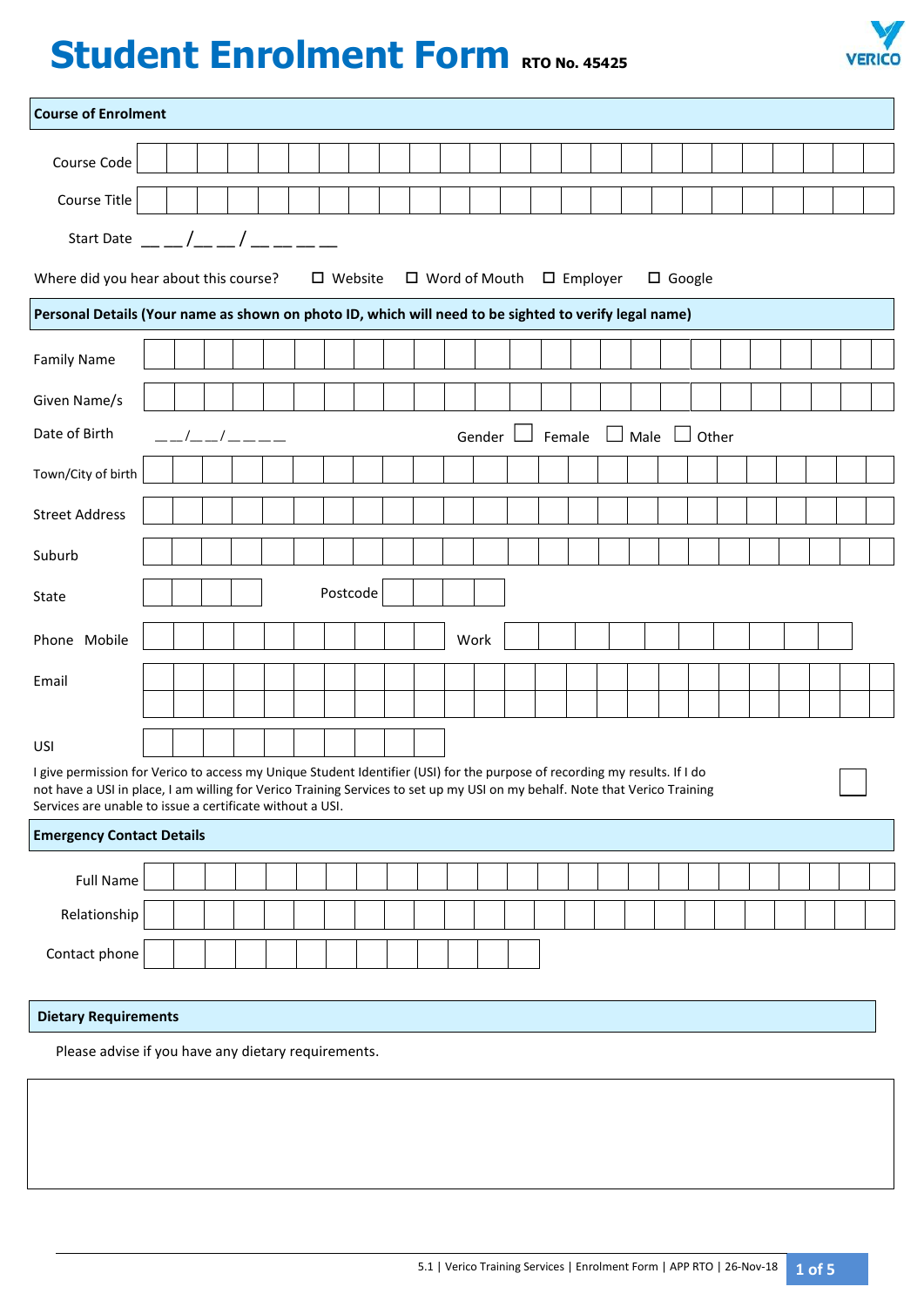|                                                                                         | <b>Employer Details</b>                                            |                        |        |            |                                                                                      |                                                                                          |                           |        |        |  |                                 |                                                       |                                                                                                  |  |                       |  |  |  |        |  |
|-----------------------------------------------------------------------------------------|--------------------------------------------------------------------|------------------------|--------|------------|--------------------------------------------------------------------------------------|------------------------------------------------------------------------------------------|---------------------------|--------|--------|--|---------------------------------|-------------------------------------------------------|--------------------------------------------------------------------------------------------------|--|-----------------------|--|--|--|--------|--|
|                                                                                         | <b>Employer Trading Name</b>                                       |                        |        |            |                                                                                      |                                                                                          |                           |        |        |  |                                 |                                                       |                                                                                                  |  |                       |  |  |  |        |  |
|                                                                                         |                                                                    |                        |        |            |                                                                                      |                                                                                          |                           |        |        |  |                                 |                                                       |                                                                                                  |  |                       |  |  |  |        |  |
|                                                                                         | <b>Workplace Address</b>                                           |                        |        |            |                                                                                      |                                                                                          |                           |        |        |  |                                 |                                                       |                                                                                                  |  |                       |  |  |  |        |  |
|                                                                                         |                                                                    |                        |        |            |                                                                                      |                                                                                          |                           |        |        |  |                                 |                                                       |                                                                                                  |  |                       |  |  |  |        |  |
| Supervisor Role/Position                                                                |                                                                    |                        |        |            |                                                                                      |                                                                                          |                           |        |        |  |                                 |                                                       |                                                                                                  |  |                       |  |  |  |        |  |
| <b>Supervisor Email</b>                                                                 |                                                                    |                        |        |            |                                                                                      |                                                                                          |                           |        |        |  |                                 |                                                       |                                                                                                  |  |                       |  |  |  |        |  |
|                                                                                         | Supervisor Phone                                                   |                        |        |            |                                                                                      |                                                                                          |                           |        |        |  |                                 |                                                       |                                                                                                  |  |                       |  |  |  |        |  |
|                                                                                         |                                                                    |                        |        |            |                                                                                      |                                                                                          |                           |        |        |  |                                 |                                                       |                                                                                                  |  |                       |  |  |  |        |  |
|                                                                                         | <b>AVETMISS Data Collection</b><br>Language & Cultural Diversity   |                        |        |            |                                                                                      | <b>Disability</b>                                                                        |                           |        |        |  |                                 |                                                       |                                                                                                  |  |                       |  |  |  |        |  |
|                                                                                         |                                                                    |                        |        |            |                                                                                      |                                                                                          |                           |        |        |  |                                 |                                                       | Schooling                                                                                        |  |                       |  |  |  |        |  |
|                                                                                         | 6) In which country were you born?<br>$\Box$ 1101                  |                        |        |            |                                                                                      | 10) Do you consider yourself to have a<br>disability, impairment or long-term            |                           |        |        |  |                                 |                                                       | 12) What is your highest COMPLETED school<br>level? (Please tick ONE box only)                   |  |                       |  |  |  |        |  |
| Australia<br>Other - please specify                                                     |                                                                    |                        |        | condition? |                                                                                      |                                                                                          |                           |        |        |  | Year 12 or equivalent<br>$\Box$ |                                                       |                                                                                                  |  |                       |  |  |  |        |  |
|                                                                                         |                                                                    |                        |        |            |                                                                                      | Yes                                                                                      |                           | $\Box$ |        |  |                                 |                                                       |                                                                                                  |  | Year 11 or equivalent |  |  |  | $\Box$ |  |
|                                                                                         | 7) Do you speak a language other than English at home?             |                        |        |            |                                                                                      | П.<br>No - Go to Question 12<br>No                                                       |                           |        |        |  |                                 |                                                       | □<br>Year 10 or equivalent                                                                       |  |                       |  |  |  |        |  |
| No, English only<br>English only - Go to Question 9<br>□                                |                                                                    |                        |        |            |                                                                                      |                                                                                          |                           |        |        |  |                                 | П<br>Year 9 or equivalent                             |                                                                                                  |  |                       |  |  |  |        |  |
| Yes, other - please specify                                                             |                                                                    |                        |        |            | 11) If yes, then please indicate the areas of<br>disability, impairment or long-term |                                                                                          |                           |        |        |  |                                 | П<br>Year 8 or below                                  |                                                                                                  |  |                       |  |  |  |        |  |
|                                                                                         |                                                                    |                        |        |            |                                                                                      | condition: (you may tick more than                                                       |                           |        |        |  |                                 |                                                       | П<br>Never attended school                                                                       |  |                       |  |  |  |        |  |
| 8) How well do you speak English?                                                       |                                                                    |                        |        |            |                                                                                      | one)                                                                                     |                           |        |        |  |                                 |                                                       | 13) In which YEAR did you complete that                                                          |  |                       |  |  |  |        |  |
|                                                                                         | Very well<br>Well<br>□<br>$\Box$                                   |                        |        |            |                                                                                      | Hearing/Deaf<br>□                                                                        |                           |        |        |  |                                 |                                                       | School level?                                                                                    |  |                       |  |  |  |        |  |
|                                                                                         | $\Box$<br>Not well                                                 | Not at all             | П      |            |                                                                                      |                                                                                          | Physical                  |        |        |  |                                 | $\Box$                                                |                                                                                                  |  |                       |  |  |  |        |  |
| 9) Are you of Aboriginal or Torres Strait Islander origin?                              |                                                                    |                        |        |            |                                                                                      |                                                                                          | Intellectual              |        |        |  |                                 | $\Box$                                                | 14) Are you still attending secondary school?                                                    |  |                       |  |  |  |        |  |
|                                                                                         | (For persons of both Aboriginal and Torres Strait Islander origin, |                        |        |            |                                                                                      |                                                                                          | Learning                  |        |        |  |                                 | $\Box$                                                | Yes<br>П                                                                                         |  |                       |  |  |  |        |  |
|                                                                                         | mark both 'Yes' boxes)                                             |                        |        |            |                                                                                      |                                                                                          | <b>Mental Illness</b>     |        |        |  |                                 | $\Box$                                                | $\Box$<br>No                                                                                     |  |                       |  |  |  |        |  |
|                                                                                         | No<br>п                                                            |                        |        |            |                                                                                      |                                                                                          | Acquired brain impairment |        |        |  |                                 | $\Box$                                                |                                                                                                  |  |                       |  |  |  |        |  |
|                                                                                         | П<br>Yes, Aboriginal                                               |                        |        |            |                                                                                      | Vision                                                                                   |                           |        |        |  |                                 | $\Box$                                                |                                                                                                  |  |                       |  |  |  |        |  |
|                                                                                         | □<br>Yes, Torres Strait Islander                                   |                        |        |            |                                                                                      |                                                                                          | <b>Medical condition</b>  |        |        |  |                                 | $\Box$                                                |                                                                                                  |  |                       |  |  |  |        |  |
|                                                                                         |                                                                    |                        |        |            |                                                                                      | Other                                                                                    |                           |        |        |  |                                 | П                                                     |                                                                                                  |  |                       |  |  |  |        |  |
|                                                                                         | <b>Previous Qualifications Achieved</b>                            |                        |        |            | Employment                                                                           |                                                                                          |                           |        |        |  |                                 | <b>Study Reason</b>                                   |                                                                                                  |  |                       |  |  |  |        |  |
|                                                                                         | 15) Have you successfully completed any of the following           |                        |        |            |                                                                                      | 17) Of the following categories, which BEST<br>describes your current employment status? |                           |        |        |  |                                 | 18) Of the following categories, which BEST describes |                                                                                                  |  |                       |  |  |  |        |  |
|                                                                                         | qualifications?<br>Л<br>Yes<br>□<br>No                             | No - Go to Question 17 |        |            |                                                                                      | (Tick ONE box only)                                                                      |                           |        |        |  |                                 |                                                       | your main reason for undertaking this course/<br>traineeship/apprenticeship? (Tick ONE box only) |  |                       |  |  |  |        |  |
|                                                                                         |                                                                    |                        |        |            |                                                                                      | Full-Time employee<br>$\Box$                                                             |                           |        |        |  |                                 | To get a job<br>П                                     |                                                                                                  |  |                       |  |  |  |        |  |
| 16) If YES, then tick ANY applicable boxes                                              |                                                                    |                        |        |            | $\Box$<br>Part-Time employee                                                         |                                                                                          |                           |        |        |  | To develop my existing business |                                                       |                                                                                                  |  |                       |  |  |  |        |  |
| Bachelor Degree or Higher Degree<br>□<br>$\Box$<br>Advanced Diploma or Associate Degree |                                                                    |                        |        |            | Self-employed - not employing others                                                 |                                                                                          |                           |        | $\Box$ |  |                                 | □<br>To start my own business                         |                                                                                                  |  |                       |  |  |  |        |  |
| Employer<br>Diploma (or Associate Diploma)<br>$\Box$                                    |                                                                    |                        |        |            |                                                                                      |                                                                                          |                           |        |        |  | $\Box$                          |                                                       | To try for a different career                                                                    |  |                       |  |  |  | П      |  |
| Certificate IV (or Advanced Certificate/Technician) □                                   |                                                                    |                        |        |            |                                                                                      | Employed - Unpaid worker in a family                                                     |                           |        |        |  |                                 | To get a better job or promotion<br>□                 |                                                                                                  |  |                       |  |  |  |        |  |
| business<br>Certificate III (or Trade Certificate)<br>⊔                                 |                                                                    |                        |        |            |                                                                                      | □                                                                                        |                           |        |        |  |                                 | It was a requirement of my job<br>□                   |                                                                                                  |  |                       |  |  |  |        |  |
| Certificate II<br>□                                                                     |                                                                    |                        |        |            |                                                                                      | Unemployed - Seeking full-time work<br>□                                                 |                           |        |        |  |                                 | I wanted extra skills for my job<br>□                 |                                                                                                  |  |                       |  |  |  |        |  |
| Certificate I<br>П                                                                      |                                                                    |                        |        |            |                                                                                      | Unemployed - Seeking part-time work<br>□                                                 |                           |        |        |  |                                 | To get into another course or study<br>□              |                                                                                                  |  |                       |  |  |  |        |  |
|                                                                                         | Other education (including certificates or overseas                |                        |        |            |                                                                                      | Not employed - Not seeking employment                                                    |                           |        |        |  | $\Box$                          |                                                       | For personal interest or self-development                                                        |  |                       |  |  |  | □      |  |
|                                                                                         | qualifications not listed above)                                   |                        | $\Box$ |            |                                                                                      |                                                                                          |                           |        |        |  |                                 |                                                       | Other reasons                                                                                    |  |                       |  |  |  | $\Box$ |  |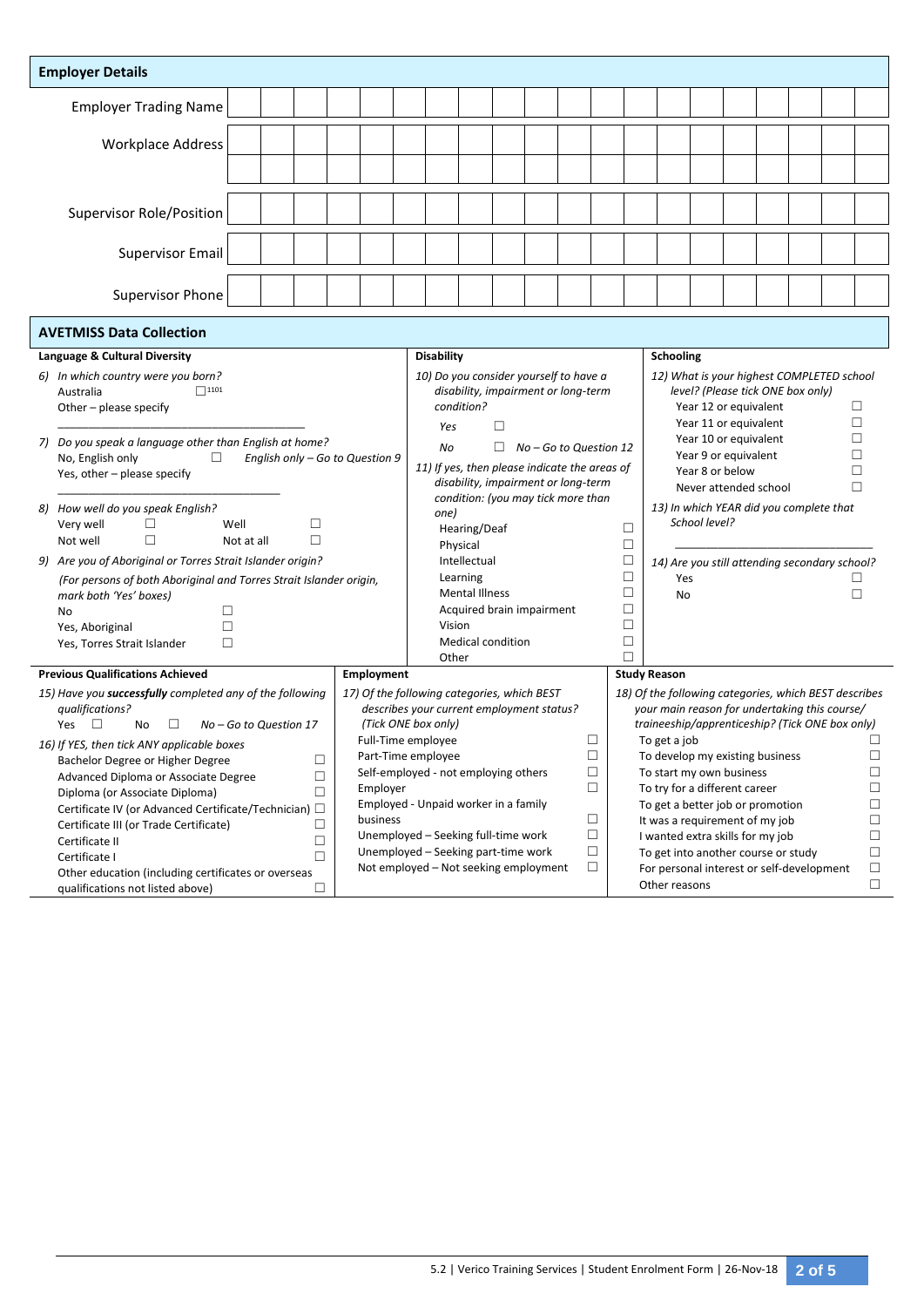### **Terms & Conditions of Enrolment**

## **Enrolment & Selection (5.3)**

- 1. A deposit must accompany enrolment to secure a placement within a course; this fee is also the Administration Fee.
- 2. It is the student's responsibility to note the date, time and location of the course as advertised.
- 3. Courses with low enrolments may be cancelled, every effort will be made to contact students, please ensure your contact details are correct.
- 4. Students can only join after course commencement date if they meet all prerequisites. Full course fees are still payable for late enrolments.
- 5. The RTO reserves the right to decline admission to a course, terminate a student's enrolment in a class or change a Trainer/Assessor at any time without notice.
- 6. Students participate in courses involving physical activity; field trips, practical demonstrations etc. and do so at their own risk. Verico Training Services' students are covered by public liability insurance whilst working within the RTO's premises.

#### **Course Fees, Payments and Refunds (5.3)**

- 1. Please refer to the course flyer for information on course fees, including any required deposit; administration fees; materials fees and any other charges (if applicable).
- 2. For course fees over \$1500 payment plans are available to students funding their own course fees. The course deposit will not exceed \$1500.
- 3. Refunds may be made in the following circumstances:
	- a) Participants enrolled in training that has been terminated by the RTO b) Participant advises the RTO more than 7 days prior to course commencement
	- that they are withdrawing from the course c) If the participant withdraws from a course or program, prior to course
	- commencement, due to illness or extreme hardship as determined by the **RTO**
	- d) In the event that the RTO fails to provide the agreed services
- 4. An administration fee is required to be paid prior to course commencement which is included within the deposit fee. If the student withdraws from the course prior to course commencement, they will forfeit this administration fee but may be entitled to a refund of the remaining deposit.
- 5. No refunds will be issued once the student has commenced the course<br>6. If a student requires a reissue of their Certificate or Statement of Attair
- If a student requires a reissue of their Certificate or Statement of Attainment, a certificate re-issue fee of \$80 will be charged.
- 7. If a student is deemed not yet competent on completion of training, they will be offered an opportunity to be reassessed. If a student is deemed not yet competent a second time, they will be given another opportunity for reassessment.

#### **Fee Protection (7.3)**

Verico Training Services requires a minimum deposit, which will not exceed \$1,500 per individual student funding their own training fees, prior to course commencement. Please refer to the course flyer for an outline of all course fees.

#### **Changes to Agreed Services (5.4)**

Where there are any changes to the agreed services that will affect the learner, including in the event of Verico Training Services closing down, the RTO will advise the learner as soon as practicable. This includes changes to any new third party arrangements or a change of ownership or any changes to existing third party arrangements.

#### **Complaints and Appeals (6.1)**

If a student is experiencing any difficulties, they are encouraged to discuss their concerns with the RTO Manager. If a student wishes to make a formal complaint they will be provided with a Complaints and Appeals Form. Please refer to the Student Handbook for more details on the complaints and appeals process.

#### **Credit Transfer (3.5)**

The RTO recognises the Australian Qualifications Framework and Vocational Education and Training (VET) qualifications and VET statements of attainment issued by any other Registered Training Organisation.

Please refer to the Student Handbook or contact the office for the procedure on how to apply for a Credit Transfer.

## **Language, Literacy and Numeracy (LLN) (1.7)**

Students needing assistance with their learning will be identified upon enrolment. Trainers and staff within the RTO can provide students with support to assist the student throughout the learning process. In identifying language, literacy and numeracy requirements, students are required to have basic skills in:

- Count, check and record accurately
- Read and interpret
- Estimate, calculate and measure

#### **Support Services (1.7)**

Verico Training Services is committed to providing clients requiring additional support with advice or assistance while training. Clients are encouraged to express their views about their learning needs at all stages of their learning experience from the initial enrolment and induction stage to course completion, through their trainer or RTO staff.

Please see the Student Handbook on the types of support provided by the RTO.

#### **Legislative and Regulatory Requirements (8.5)**

The student acknowledges that they must observe Verico Training Services' policies and procedures, according to State and Federal Government legislative and regulatory requirements, as set out in the Student Handbook.

# **The Contract**

#### **1. Entire Agreement** The contract is comprised of:

- (a) Verico Training Services Pty Ltd proposal ("Proposal");
	- (b) these Terms and Conditions; and
	- (c) payment received by Verico Training Services Pty Ltd from the Client.

#### ("Contract").

The Contract only forms and becomes legally binding upon the parties on Verico Training Services Pty Ltd ("Verico") receiving from the Client the payment contained in the Proposal. It is agreed by the parties that any purchase order received from the Client, and any other documents referred to in that purchase order, do not form part of the Contract.

The parties warrant that in entering into the Contract they have not relied upon any prior oral or written representation or warranty which is not expressly included in the Contract. In the event of there being any ambiguity, discrepancy, or inconsistency of any nature between the documents comprising the Contract, the order of precedence to be applied to resolve the ambiguity, discrepancy, or inconsistency is the order in which the documents are listed above. In this Contract, "Client" means a learner, enterprise or organisation that uses or purchases the Services provided by Verico.

#### **2. Provision of Services**

Verico will provide to the Client the Services specified in the Proposal.

In this Contract, "Services" means Block 1, Block 2 and Ongoing Online Support as specified in the Proposal, but not including services such as student counselling, mediation or ICT support. In this Contract, "Proposal" means the information provided by Verico to the Client regarding the Services, including but not limited to, information on the Verico website and course flyer. "Commencement Date" means the date specified on the website

[www.vericotrainingservices.com.au](http://www.vericotrainingservices.com.au/) for the start date of the Services.

#### **3. Payment**

In consideration of Verico providing the Services specified in the Proposal the Client will pay to Verico the Contract price specified in the Proposal ("Contract Price").

Verico will provide to the Client a tax invoice in relation to the Contract Price within the times specified in the Proposal. The Client will pay to Verico the amount claimed in accordance with the Proposal.

## **4. GST**

Unless otherwise stated, all monetary amounts stated in this Contract are exclusive of the GST. Any GST amount which may be required to be paid is to be paid to Verico in addition to the relevant monetary amount otherwise stated in the Contract.

# **5. Access**

Verico is to be provided with such site access or other access as it may reasonably require to supply the Services.

#### **6. Intellectual Property**

All Intellectual Property remains vested in Verico."Intellectual Property" means all copyright and analogous rights (including moral rights), all rights in relation to inventions (including patent rights), registered and unregistered trademarks (including service marks), registered designs, confidential information (including trade secrets), know-how, circuit layouts and all other rights (regardless of whether tangible or intangible) throughout the world resulting from intellectual activity in the industrial, scientific or artistic fields.

## **7. Confidentiality**

(a) The Client must not, without the prior written approval of Verico, either during the provision of the Services or after the expiry or earlier termination of this Contract, disclose or give to any third party any Confidential Information, Verico material or contract material and the terms of this Contract, except:

as required by statutes and regulations, or the stock exchange listing rules applying to a party (or any of its Related Persons); or

as necessary to obtain professional or financial advice or assistance from a third party (provided such third party is under an obligation to keep the relevant information confidential and secure).

#### **8. Insurance**

- Verico will for the duration of the Contract effect and maintain the following insurances: (a) public liability insurance in the amount of \$20,000,000 in respect of any one occurrence; and
	- (b) professional indemnity insurance in the amount of \$10,000,000 in respect of any one claim and in the annual aggregate.

#### **9. Limitation of Liability**

- (a) Notwithstanding any other provision in the Contract, the total liability of Verico to the Client, whether in breach of contract, tort, negligence, breach of statutory duty or warranty, contribution or strict liability or under an indemnity or any other basis in law or equity, is (to the extent permitted by law) limited to the aggregate of course fees paid by the Client.
- (b) Notwithstanding any other provision in the Contract, and except to the extent that liability cannot be limited or excluded at law, Verico is not liable to the Client for any Consequential Loss which arises under or in connection with the Services, and whether in breach of contract, tort, negligence, breach of statutory duty or warranty, contribution or strict liability or under an indemnity or any other basis in law or equity.
- (c) "Consequential Loss" means any consequential, indirect, remote or unforeseeable loss, including without limitation loss of profits or revenue, economic or financial loss, loss of production or loss by reason of shutdown or non-operation, loss of business opportunity, loss of goodwill or business reputation, loss of anticipated savings or increased financing costs and/or exemplary or punitive damage, suffered or incurred by the Client or any third party.

This clause 9 survives the termination or expiry of this Contract.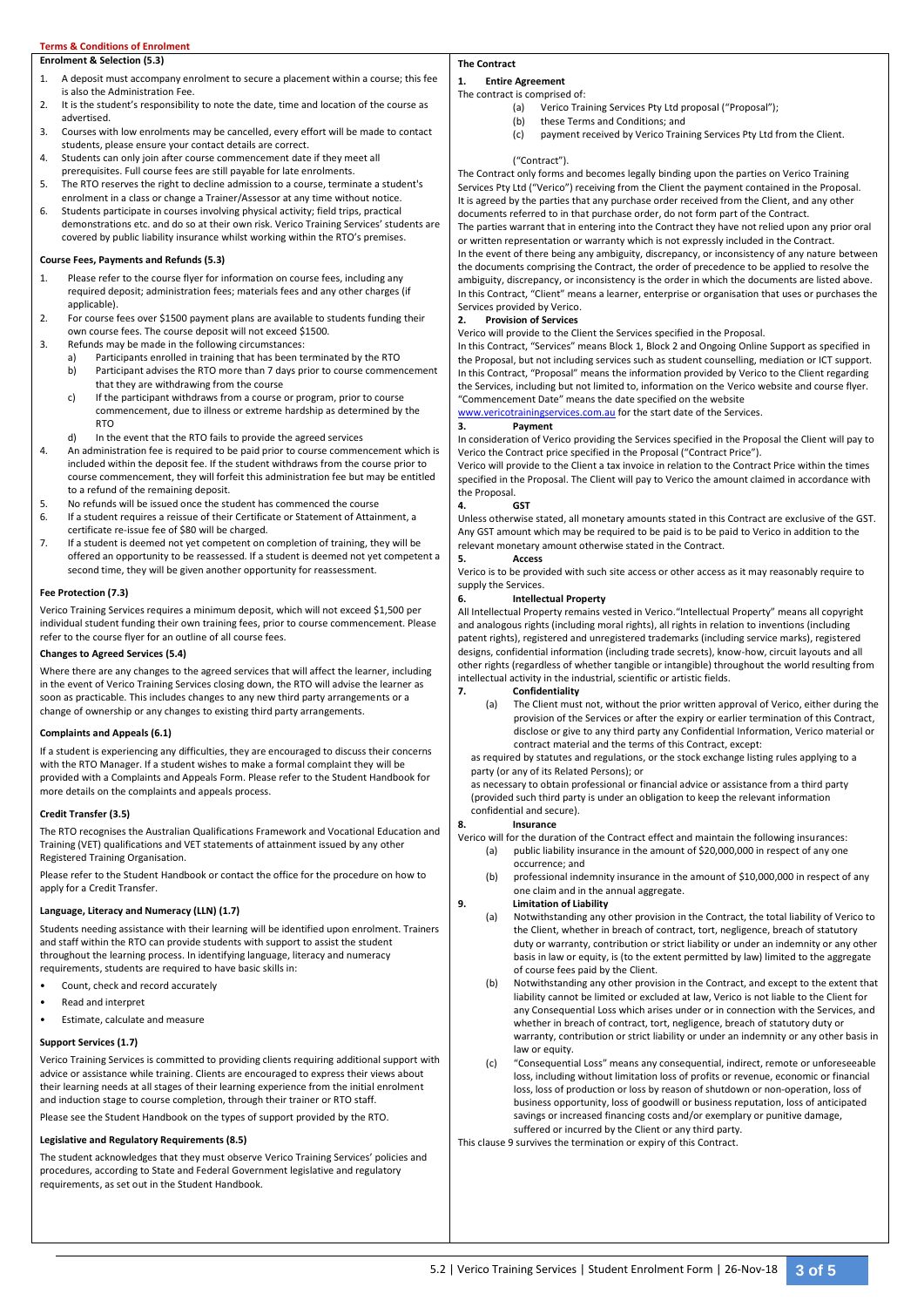| 10.              | <b>Disclaimer</b>                                                                                                                                                                                                                                                                                                                                                                                         | 14. Severability                                                                                                                                                                                                                                                                                                                                                                                                                                        |  |  |  |  |  |  |  |
|------------------|-----------------------------------------------------------------------------------------------------------------------------------------------------------------------------------------------------------------------------------------------------------------------------------------------------------------------------------------------------------------------------------------------------------|---------------------------------------------------------------------------------------------------------------------------------------------------------------------------------------------------------------------------------------------------------------------------------------------------------------------------------------------------------------------------------------------------------------------------------------------------------|--|--|--|--|--|--|--|
|                  | Verico has developed the material for informational and training purposes only. The                                                                                                                                                                                                                                                                                                                       | If any part of the Contract is held to be invalid, unlawful or unenforceable in any way and for                                                                                                                                                                                                                                                                                                                                                         |  |  |  |  |  |  |  |
|                  | material is not intended to be an exhaustive source of all current applicable laws,                                                                                                                                                                                                                                                                                                                       | any reason, the Contract will continue to apply to the fullest extent possible save and except                                                                                                                                                                                                                                                                                                                                                          |  |  |  |  |  |  |  |
|                  | regulations, guidelines and industry standards. The material may contain opinions                                                                                                                                                                                                                                                                                                                         | for the part which is held to be invalid, unlawful, or unenforceable.                                                                                                                                                                                                                                                                                                                                                                                   |  |  |  |  |  |  |  |
|                  | regarding current laws, regulations and industry standards, however the material does not                                                                                                                                                                                                                                                                                                                 | 15.<br><b>Termination for Default</b>                                                                                                                                                                                                                                                                                                                                                                                                                   |  |  |  |  |  |  |  |
|                  | in any way constitute legal advice. Reasonable efforts have been made to ensure the                                                                                                                                                                                                                                                                                                                       | Verico is entitled to immediately terminate the Contract by giving written notice in the                                                                                                                                                                                                                                                                                                                                                                |  |  |  |  |  |  |  |
|                  | accuracy and completeness of the information provided in the material at the time of                                                                                                                                                                                                                                                                                                                      | following circumstances:                                                                                                                                                                                                                                                                                                                                                                                                                                |  |  |  |  |  |  |  |
| 11.              | preparation. However, laws, regulations and standards are subject to continuous change<br>and any person utilising the material should undertake their own enquiries and research<br>to verify the accuracy of the information. To the extent permitted by law, Verico shall not<br>be liable for any loss or damage incurred whether caused by its negligence or otherwise.<br><b>Dispute Resolution</b> | if any other party fails to comply with any of its obligations under the Contract<br>(a)<br>and, in the event that the failure is capable of being rectified, fails to remedy the<br>failure to comply within 14 days of receipt of written notification of the default; or<br>if any other party is insolvent, becomes bankrupt, or becomes subject to any<br>(b)<br>official management, receivership, liquidation, voluntary administration, winding |  |  |  |  |  |  |  |
| (a)              | The parties agree that all disputes relating to or arising out of this Contract                                                                                                                                                                                                                                                                                                                           | up, or external administration.                                                                                                                                                                                                                                                                                                                                                                                                                         |  |  |  |  |  |  |  |
|                  | must be resolved in accordance with this clause 11.                                                                                                                                                                                                                                                                                                                                                       | 16.<br><b>Termination for Convenience by Client</b>                                                                                                                                                                                                                                                                                                                                                                                                     |  |  |  |  |  |  |  |
|                  |                                                                                                                                                                                                                                                                                                                                                                                                           | The Client is entitled to terminate the Contract at any time by giving written notice to Verico. If                                                                                                                                                                                                                                                                                                                                                     |  |  |  |  |  |  |  |
| (b)              | If such a dispute arises then either party may give notice to the other party<br>which notice must:                                                                                                                                                                                                                                                                                                       | the Client terminates the Contract and:                                                                                                                                                                                                                                                                                                                                                                                                                 |  |  |  |  |  |  |  |
|                  |                                                                                                                                                                                                                                                                                                                                                                                                           | that termination occurs more than 7 days before commencement of the Services<br>a)                                                                                                                                                                                                                                                                                                                                                                      |  |  |  |  |  |  |  |
|                  | i)<br>Be in writing;                                                                                                                                                                                                                                                                                                                                                                                      | by Verico, the Client is not liable to pay the Contract Price (and is entitled to a                                                                                                                                                                                                                                                                                                                                                                     |  |  |  |  |  |  |  |
|                  | ii)<br>State that it is a notice under 11; and                                                                                                                                                                                                                                                                                                                                                            | refund of any part of the Contract Price already paid) to Verico except for any<br>amount reasonably incurred by Verico in expectation of supplying the Services as                                                                                                                                                                                                                                                                                     |  |  |  |  |  |  |  |
|                  | iii)<br>Include or be accompanied by reasonable particulars of the dispute.                                                                                                                                                                                                                                                                                                                               | outlined in the Proposal to the Client; or                                                                                                                                                                                                                                                                                                                                                                                                              |  |  |  |  |  |  |  |
| (c)              | If a notice is given under clause 11, then a representative of each of the<br>parties who has capacity to reach a binding agreement must meet within 3<br>days' of receipt of the notice under clause 11(b). The parties must use<br>reasonable endeavours acting in good faith to:                                                                                                                       | b)<br>that termination occurs 7 days or less before commencement of the Services by<br>Verico, the Client is liable to pay the Contract Price unless otherwise agreed in<br>writing by Verico.<br>17.<br><b>Termination for Convenience by Verico</b><br>At any time and for any reason Verico may, in its absolute and sole discretion, terminate this                                                                                                 |  |  |  |  |  |  |  |
|                  | i)<br>Resolve the dispute; or                                                                                                                                                                                                                                                                                                                                                                             | Contract. If Verico terminates the Contract pursuant to this clause, it will refund to the Client                                                                                                                                                                                                                                                                                                                                                       |  |  |  |  |  |  |  |
|                  | ii)<br>Failing resolution of the dispute, agree a method of resolution                                                                                                                                                                                                                                                                                                                                    | any part of the Contract Price paid by the Client to Verico.                                                                                                                                                                                                                                                                                                                                                                                            |  |  |  |  |  |  |  |
| (d)              | If the dispute is not resolved by the representatives within the period referred<br>to in clause 11(c), or pursuant to the process in clause 11 then (except where<br>the parties have expressly agreed that the process in clause 11 is final and<br>binding), either party may commence proceedings for the resolution of the<br>dispute.                                                               | If Verico exercises its rights under this clause, the total liability of Verico to the Client will be<br>limited to any part of the Contract Price paid by the Client. Verico will not be liable for any<br>damages, losses, costs or expenses incurred by the Client or any third party arising directly or<br>indirectly from the termination of the Services under this clause.                                                                      |  |  |  |  |  |  |  |
| 12.              | <b>Variation of Terms</b>                                                                                                                                                                                                                                                                                                                                                                                 | 18.<br><b>Applicable Law</b>                                                                                                                                                                                                                                                                                                                                                                                                                            |  |  |  |  |  |  |  |
|                  | The Contract may only be varied in writing signed by the parties or their relevant                                                                                                                                                                                                                                                                                                                        | The Contract is governed by the laws of New South Wales. The parties irrevocably elect to                                                                                                                                                                                                                                                                                                                                                               |  |  |  |  |  |  |  |
| representatives. |                                                                                                                                                                                                                                                                                                                                                                                                           | accept the jurisdiction of New South Wales Courts (including all Federal Courts), and to                                                                                                                                                                                                                                                                                                                                                                |  |  |  |  |  |  |  |
| 13.              | Waiver                                                                                                                                                                                                                                                                                                                                                                                                    | commence any proceedings in such Courts.                                                                                                                                                                                                                                                                                                                                                                                                                |  |  |  |  |  |  |  |
|                  | Any waiver of any right or obligation under the Contract can only be done in writing signed                                                                                                                                                                                                                                                                                                               |                                                                                                                                                                                                                                                                                                                                                                                                                                                         |  |  |  |  |  |  |  |
|                  | by the relevant party. No action, other than an action to waive in writing any right or                                                                                                                                                                                                                                                                                                                   |                                                                                                                                                                                                                                                                                                                                                                                                                                                         |  |  |  |  |  |  |  |
|                  | obligation, or inaction by Verico will constitute any waiver of any right or obligation under                                                                                                                                                                                                                                                                                                             |                                                                                                                                                                                                                                                                                                                                                                                                                                                         |  |  |  |  |  |  |  |

## Privacy

the Contract.

Under the Data Provision Requirements 2012, Verico Training Services is required to collect personal information and to disclose that personal information to the National Centre for Vocational Education Research Ltd (NCVER).

The collection, use and disclosure of your USI are protected by the USI Act. You can find privacy information about USI data collection via the [USI website.](https://www.usi.gov.au/training-organisations/usi-support-materials/privacy-notice-students-when-applying-usi-their-0) The information is collected for the purposes of: Applying for, verifying and giving a USI; Resolving problems with a USI; and Creating authenticated vocational education and training (VET) transcripts;

Your personal information (including the personal information contained on this enrolment form and your training activity data) may be used or disclosed by Verico Training Services for statistical, regulatory and research purposes. Verico Training Services may disclose your personal information for these purposes to third parties, including:

- Employer if you are enrolled in training paid by your employer;
- Commonwealth and State or Territory government departments and authorised agencies;
- NCVER/ Organisations conducting student surveys **COVER** extended a Researchers.

Personal information disclosed to NCVER may be used or disclosed for the following purposes:

- Issuing statements of attainment or qualification, and populating authenticated VET transcripts;
- facilitating statistics and research relating to education, including surveys;
- understanding how the VET market operates, for policy, workforce planning and consumer information; and
- administering VET, including programme administration, regulation, monitoring and evaluation.

You may receive an NCVER student survey administered by an NCVER employee, agent or third party contractor. You may opt out of the survey at the time. NCVER will collect, hold, use and disclose your personal information in accordance with the Privacy Act 1988 (Cth), the VET Data Policy and all NCVER policies and protocols (including those published on NCVER's website at [www.ncver.edu.au\)](http://www.ncver.edu.au/).

# Agreement

- I have received the Student Handbook, and read and understood the terms and conditions of my enrolment
- I acknowledge and agree with the terms and conditions of enrolment, which are also provided to me in the Student Handbook.
- I declare that the information I have provided to the best of my knowledge is true and correct.
- I consent to the collection, use and disclosure of my personal information in accordance with the Privacy Notice in this document.
- I have been given sufficient information on the delivery and assessment arrangements for this qualification.
- I understand that my current USI number, or that created on my behalf will be used to collect and report my VET related data.

 I grant permission for the RTO to utilise photos or videos of myself in marketing material including social media accounts, the RTO's website and printed publications including assessment items and training material.

# Student's Signature:

Date: \_\_ \_/\_\_ \_/\_\_ \_\_ \_\_ \_\_